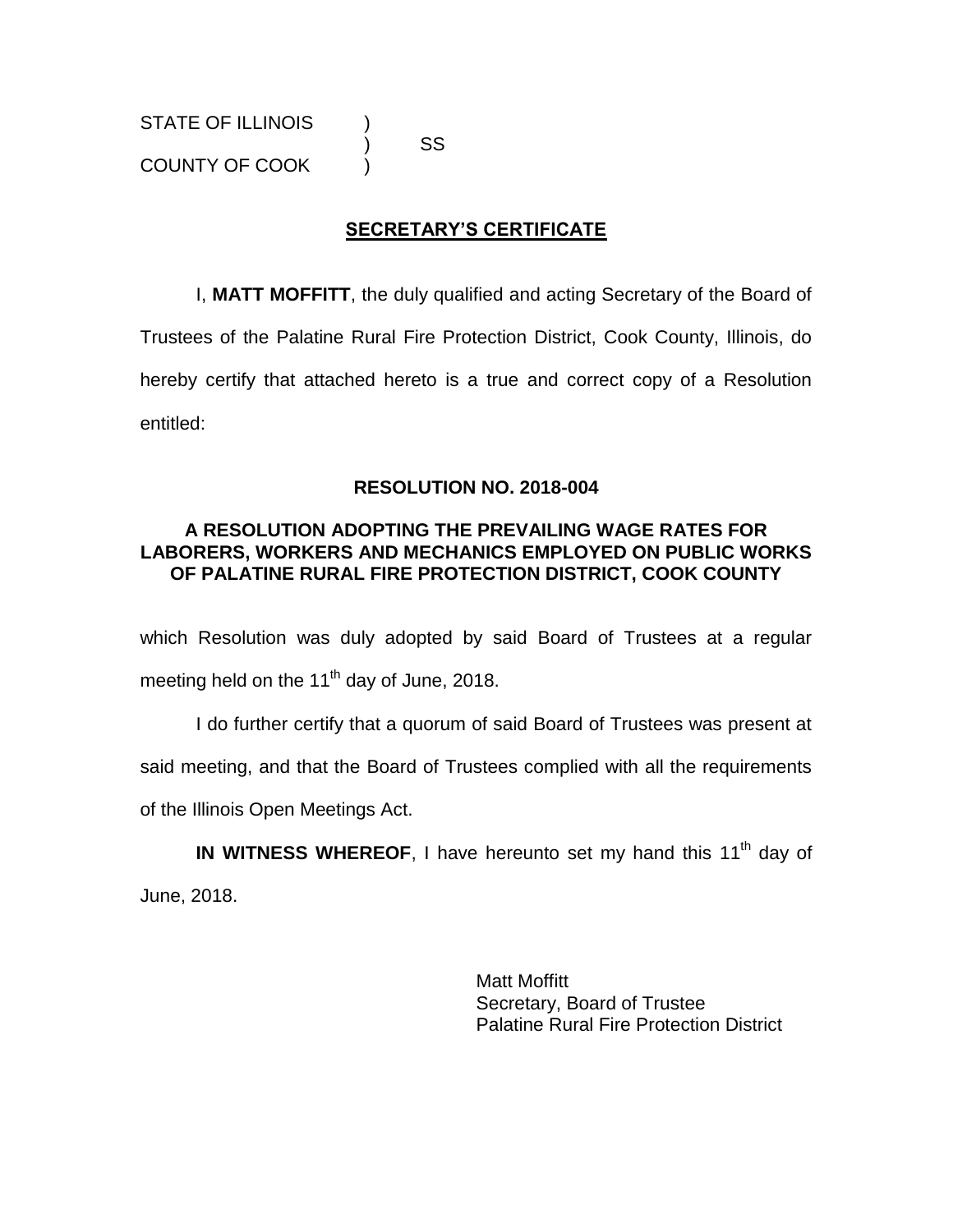#### **RESOLUTION NO. 2018-004**

### **A RESOLUTION ADOPTING THE PREVAILING WAGE RATES FOR LABORERS, WORKERS AND MECHANICS EMPLOYED ON PUBLIC WORKS OF PALATINE RURAL FIRE PROTECTION DISTRICT, COOK COUNTY**

**WHEREAS**, the State of Illinois has enacted The Prevailing Wage Act, 820 ILCS 130/0.01 et seq., (the "Act"); and

**WHEREAS**, the Act requires that the Board of Trustees of the Palatine Rural Fire Protection District investigate and ascertain the prevailing rate of wages as defined in the Act for laborers, mechanics and other workers in the locality of the District employed in performing construction of public works for the District.

**NOW, THEREFORE**, Be It Resolved by the Board of Trustees of the Palatine Rural Fire Protection District, County of Cook, Illinois, as follows:

**Section 1:** To the extent and as required by The Prevailing Wage Act (820 ILCS 130/0.01 et seq.) the general prevailing rate of wages in this locality for laborers, mechanics and other workers engaged in the construction of public works coming under the jurisdiction of this District is hereby ascertained to be the same as the prevailing rate of wages for construction work in Cook County as determined by the Department of Labor of the State of Illinois (the "Department") as of September 1, 2017 (updated May 24, 2018). A copy of that determination being attached hereto and incorporated herein by reference, as **EXHIBIT A.** As required by the Act, any and all revisions of the prevailing rate of wages by the Department shall supersede the Department's June determination and apply to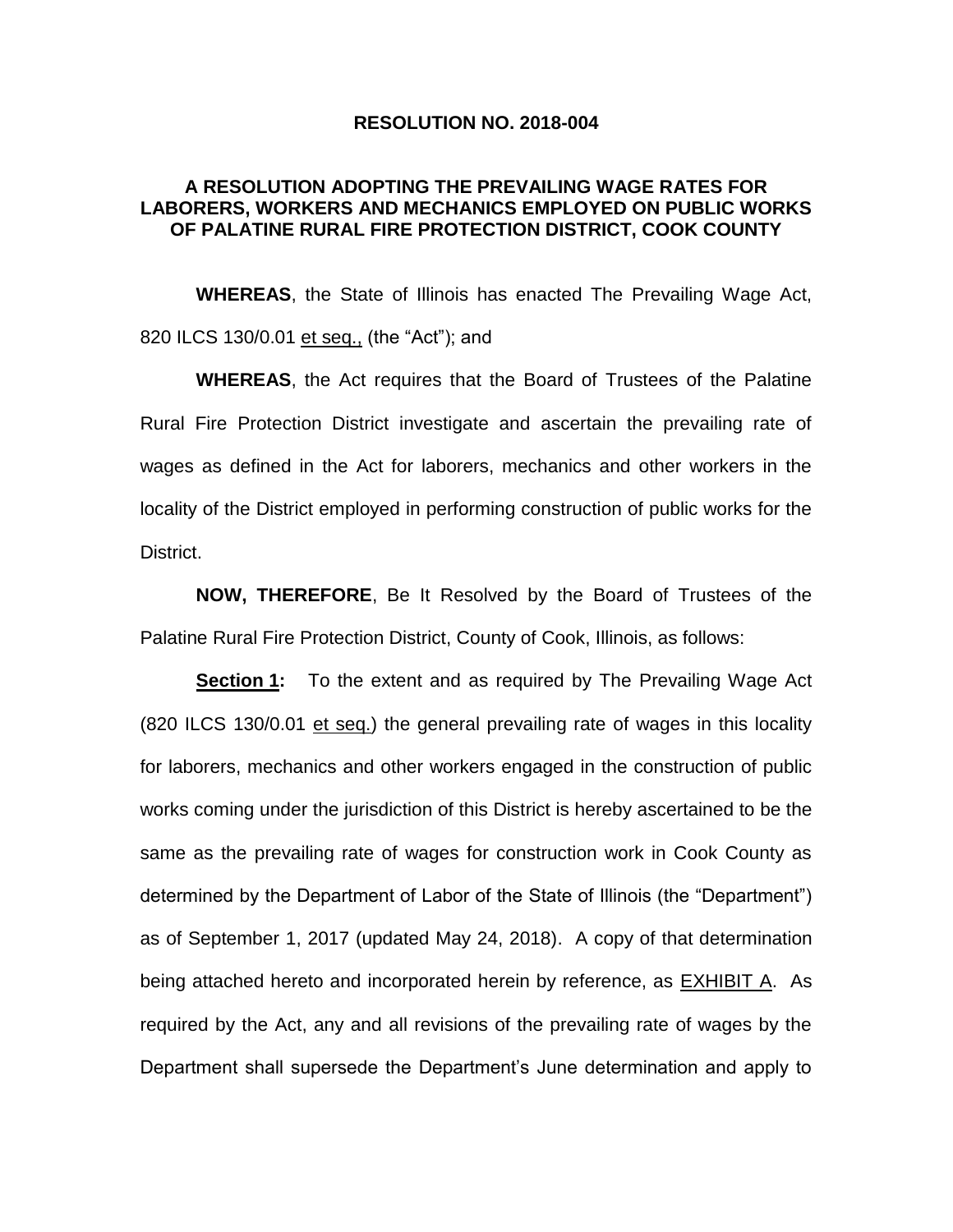any and all public works construction undertaken by the District. The definition of any terms appearing in this Resolution which are also used in the Act shall be the same as the definitions specified in the Act.

**Section 2:** Nothing herein contained shall be construed to apply said general prevailing rate of wages as herein ascertained to any work or employment except to the extent required by the Act.

**Section 3:** The Secretary of the Board of Trustees shall publicly post or keep available for inspection by any interested party in the main office of this District this determination of such prevailing rate of wages. A copy of this determination or of the current revised determination of prevailing rate of wages then in effect shall be attached to all contract specifications.

**Section 4:** The Secretary of the Board of Trustees shall mail a copy of this determination to any employer, and to any association of employers and to any person or association of employees who have filed, or file their names and addresses, requesting copies of any determination stating the particular rates and the particular class of workers whose wages will be affected by such rates.

**Section 5:** The Secretary of the Board of Trustees shall promptly file a certified copy of this Resolution with both the Secretary of State and the Department of Labor of the State of Illinois.

**Section 6:** Within thirty (30) days after the filing of a certified copy of this Resolution with the Secretary of State, the Secretary of the Board of Trustees shall cause to be published in a newspaper of general circulation within the area a copy of the Notice of Determination substantially in the form of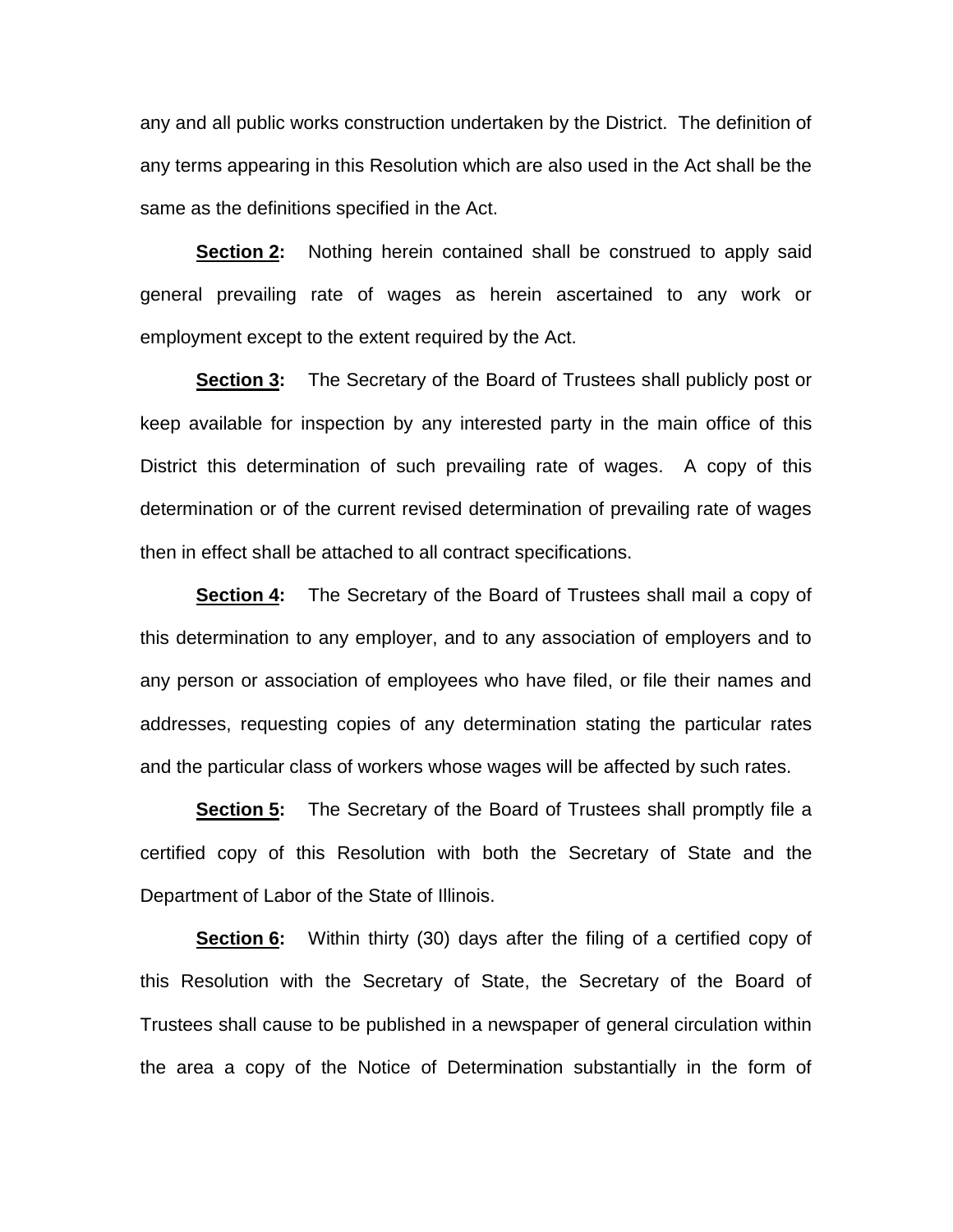**EXHIBIT B** attached hereto and made a part hereof, and such publication shall constitute notice that the determination is effective and that this is the determination of this public body.

**Section 7:** This Resolution shall be in full force and effect upon its passage and approval as required by law.

ADOPTED this 11<sup>th</sup> day of June, 2018 by the following roll call vote.

| AYES: | DelMar & Moffitt |  |
|-------|------------------|--|
|       |                  |  |

NAYS: \_\_\_\_\_\_0\_\_\_\_\_\_\_\_\_\_\_\_\_\_\_\_\_\_\_\_

ABSENT: \_\_McKanna\_\_\_\_\_\_\_\_\_\_\_\_\_\_\_\_\_\_\_

Aaron DelMar President, Board of Trustees Palatine Rural Fire Protection District

ATTEST:

Matt Moffitt Secretary, Board of Trustees Palatine Rural Fire Protection District